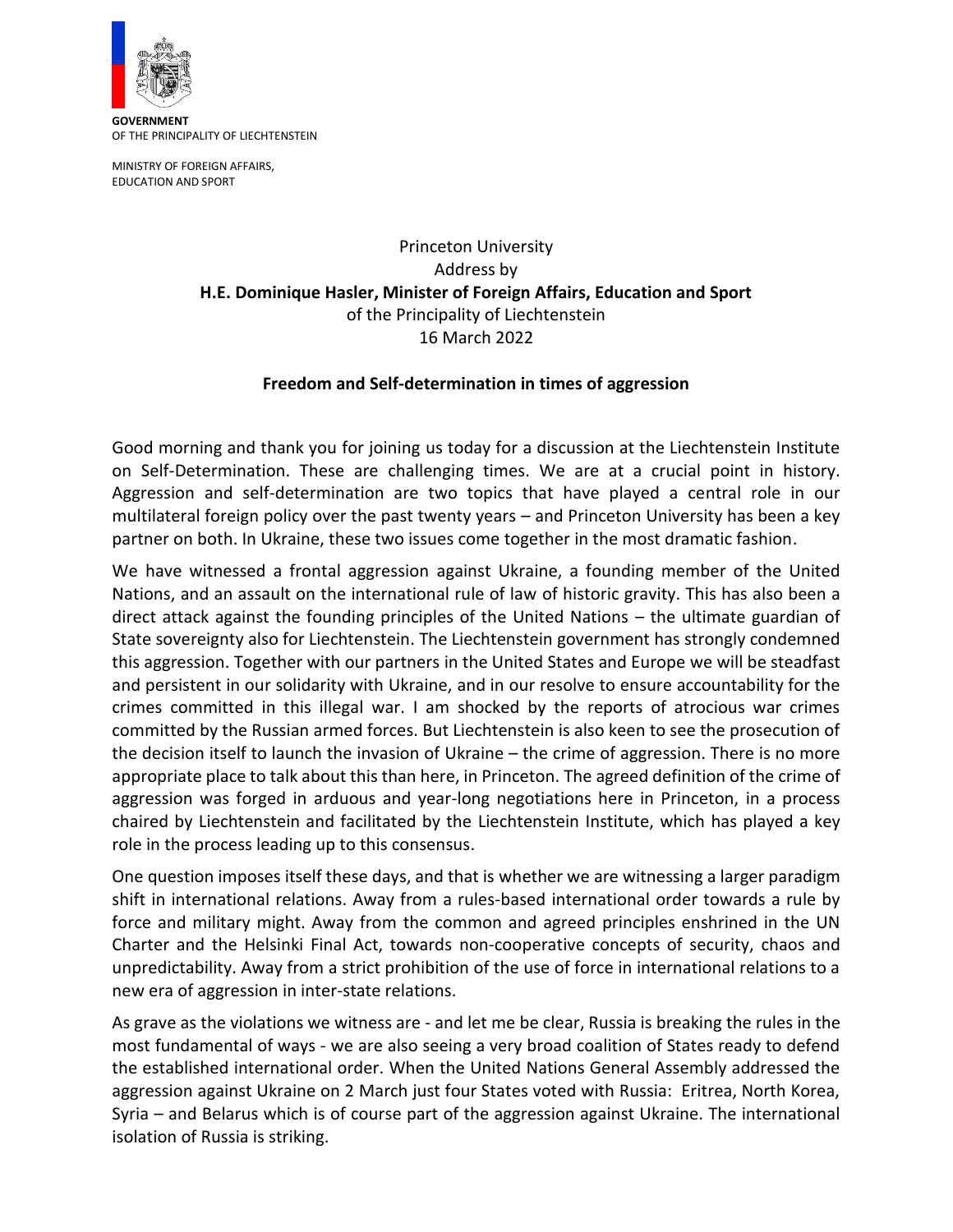As the augurs of a new imperialism become visible, the political power of the international community should not be underestimated. Nor should the power of the private sector, whose response has been unprecedented.

In addition to the unprovoked assault on a neighboring country, we are witnessing a systematic attempt to undermine international law by using established legal concepts in clearly absurd manners. Russia's recourse to the right to self-defense in accordance with article 51 of the UN Charter, or its misuse of the concept of genocide are a case in point. The question is: Will our collective action be commensurate to the challenge at hand, which is to save and reunite around the fundamental tenets of our post World War II international order. We are clearly all grappling with the long-term consequences of the ongoing turmoil, and we will be facing very fundamental questions in the coming months: How do we ensure that the United Nations remains the center of the rules-based international order? How can we move forward on disarmament, conventional and nuclear? How can we safeguard the central and fundamental role of international law? And how do we do this, without being distracted from the challenge of our time – climate change?

But let me give you Liechtenstein's perspective on the question, what the fundamental tenets of an international order actually are. At the very core, for us, stands international law – in particular the right of peoples to self-determination as the bedrock of any international order worth its name. The dramatic situation in Ukraine shows us how intimately self-determination is linked to the principles of the sovereign equality of States, of territorial integrity and of the friendly settlement of disputes – principles that have guided the creation of the United Nations from the ashes of World War II. Aggression, or the illegal use of force in inter-state relations, is its antithesis. It is sometimes forgotten that after World War II it was the world's super-powers that committed to these principles as guarantors of global stability and prosperity. Without any doubt, they have also been instrumental for States like Liechtenstein that do not wield either economic or military might in the conduct of their relations.

The implementation of the right of self-determination is one of the success stories of the United Nations. It has led millions of people into freedom. Think of the successful process of decolonizing large parts of the world. It has helped the creation of ground-breaking international law. Think of the two human rights covenants which are anchored in common article 1 on the right to selfdetermination, or the successful drive to outlaw aggression internationally. The Sustainable Development Goals - a generational achievement only possible at the United Nations – are nothing less than a program to realize the human right to development which is a primary expression of the right to self-determination. This does not mean that the United Nations does not suffer from flaws. Its most serious one has just become very obvious to all: The Security Council, the UN's main organ primarily in charge of peace and security, has been dysfunctional for a while - and could be much more so in the future. We have advocated for years that the General Assembly must step in where the Security Council is paralyzed, as it did in the case of Ukraine. We will need to be innovative and committed to keep the UN at the center of global governance. Some will of course question fundamentals such as who serves permanently on the Council, or whether the veto is anachronistic.

In these difficult discussions we cannot lose focus. Self-determination holds the key to mitigate tension, strengthen accountability and good governance and uphold international law. We are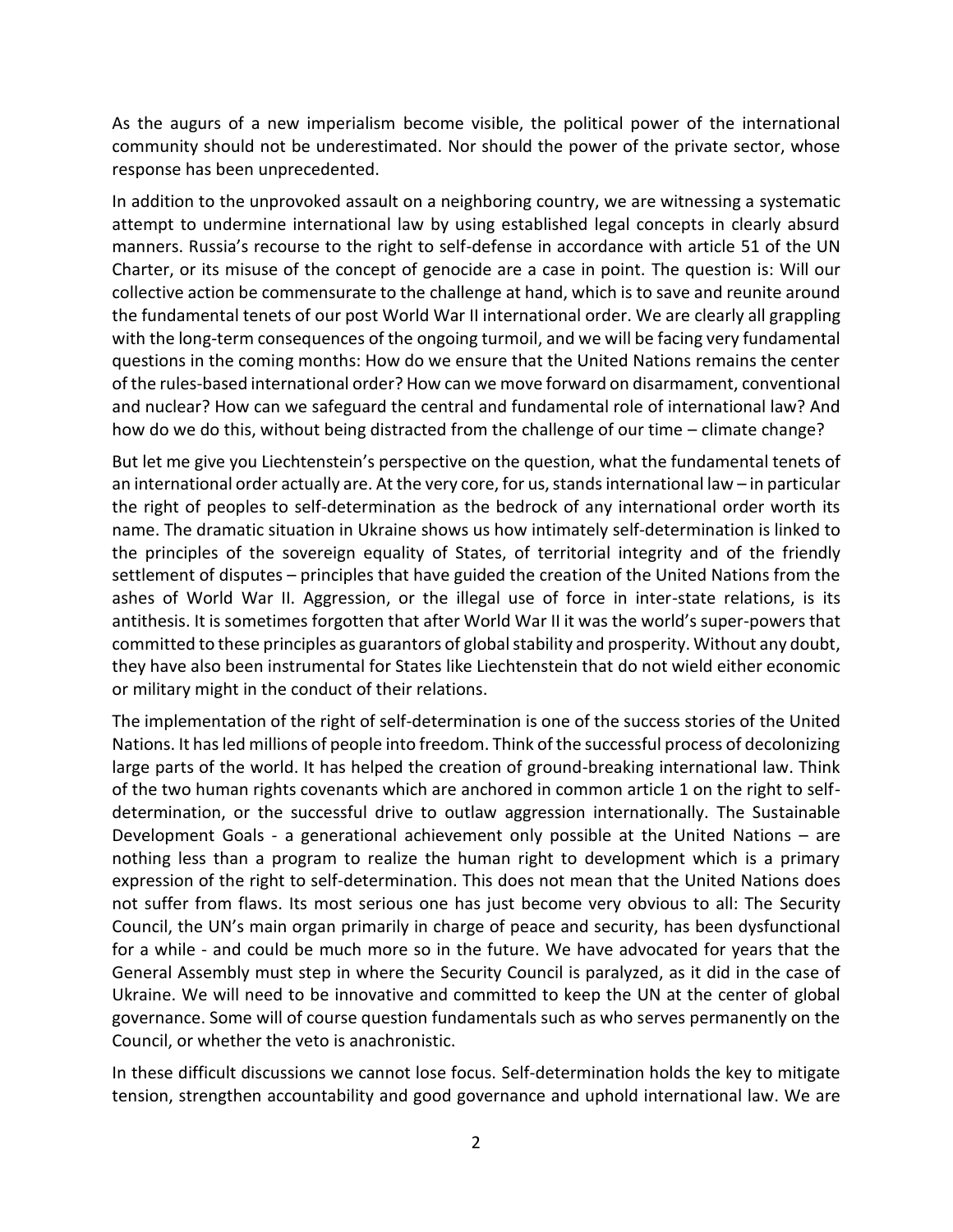deeply convinced this to be true as the nature of warfare evolves towards more frequent intrastate conflicts and towards hybrid, high-tech and low-threshold attacks in the cyber realm.

As Liechtenstein became a member of the United Nations, we saw the need to codify the right to self-determination. We have since moved to more practice-oriented approaches and continue to invest politically and financially in strengthening the principle of self-determination in international relations. I am grateful that since its inception, the Liechtenstein Institute on Self-Determination here at Princeton University has been a close and trusted partner in this endeavor. It has provided the space to have open-minded and academic discussions on aspects of selfdetermination and to serve as an interface to feed those discussions back into the policy discourse. It has contributed to policy advancements in such varied fields as international criminal law; Women, Peace and Security; Children and Armed Conflict; mediation and conflict prevention and, recently, on sea-level rise, climate change and migration. The Institute ought to continue to be on the forefront when we address the current challenges to the established international order. As Liechtenstein's Minister of Foreign Affairs and Education, I am proud to have in the LISD a partner that exemplifies so strongly the fruitful synergies between academia and foreign policy.

Let me take a moment here to talk about how we in Liechtenstein think about self-determination and sovereignty. Liechtenstein has existed for more than three centuries and has been continuously sovereign as a nation for over 200 years. No forced changes to the border, no occupation, no wars on our territory, and all of this during extreme turmoil in Europe, the specter of which we see reappear. In the conduct of our relations to other States we do not rely on military power or defense agreements. International law has always been the foundation of our security and of our ability to execute our sovereign right to determine our own future and our relationships with other countries. Attempts to take away that right from a country will always amount to grave violations of international law, and Ukraine is a tragic and telling example of that.

We as Liechtenstein can only think of our sovereignty in terms of cooperation, multilateralism, integration and the rule of law, never in terms of isolation, confrontation or aggression towards other nations. Integration has been our path to stability, prosperity and freedom, first in the form of a customs union with Switzerland, then as part of the EEA and the European single market. In the same vein, we have always rejected the view that the sovereignty of one nation can be advanced as a reason to infringe on the sovereignty of other nations. To say otherwise is wrong conceptually, as the principle of sovereignty includes that it be recognized by others. Conceptual clarity on that point provides good guidance when we listen to attempts by Russia to justify its aggressive behavior against its neighbors.

There are those who think today that the post-World War II multilateral order no longer reflects the realities of the 21<sup>st</sup> century and that its inadequacies make it disposable. To them I respond that aggression has led us straight into global warfare several times before. This should teach us not to abandon the principles and tools we have developed in response, including holding perpetrators of the gravest international crimes to account. This is our call to double down on our efforts to support the rules-based international order.